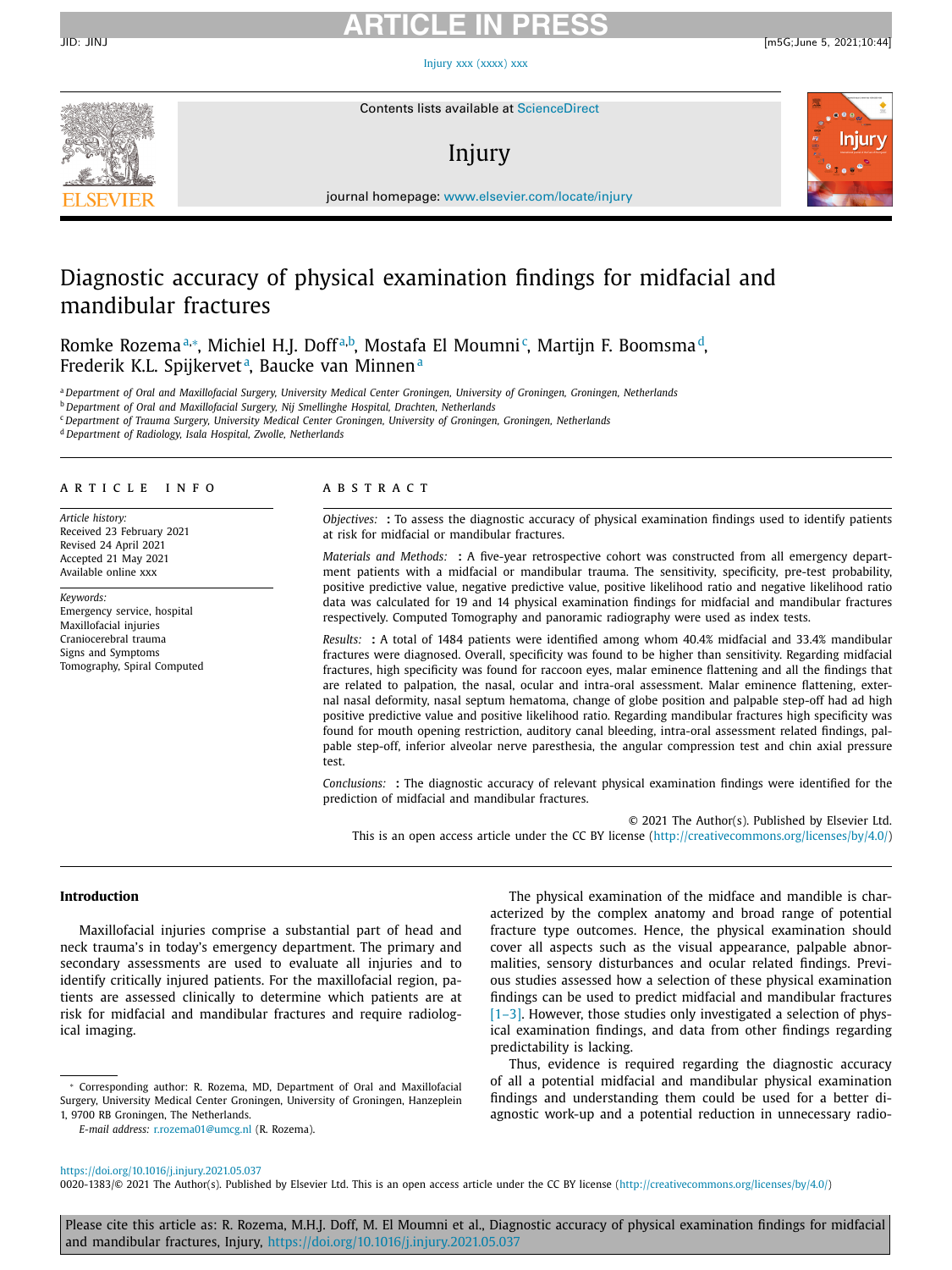*R. Rozema, M.H.J. Doff, M. El Moumni et al. Injury xxx (xxxx) xxx*

logical investigations. Therefore, we gathered a large retrospective cohort of emergency department patients with either a midfacial or mandibular trauma to assess the diagnostic accuracy of related physical examination findings.

### **Material and methods**

### *Study design*

A retrospective cohort study was conducted of maxillofacial trauma patients admitted to the emergency department. Chart review was conducted to calculate the diagnostic accuracy of physical examination findings for midfacial and mandibular fractures. The local Medical Ethical Review Board reviewed the study design and waived further need for approval (ref.nr. M17.212837). The study was reported using the STARD guidelines (Standards for Reporting of Diagnostic Accuracy Studies) [\[4\].](#page-7-0)

### *Study cohort*

The cohort consisted of patients with midfacial or mandibular trauma that were admitted consecutively to the emergency department of the level I trauma center of the University Medical Center Groningen, the Netherlands between 2013 and 2017. The patients who had undergone computed tomography (CT) or panoramic radiography of the head and neck region were identified from all the emergency department records. Patient selection was based on age ( $\geq$ 16 yr.), trauma related visits, radiological imaging protocols and full availability of medical records. Subsequently, each medical record was individually consulted to assess whether the patients had sustained trauma of the midfacial and/or mandibular regions.

### *Index test*

CTs of the maxillofacial region and panoramic radiography of the mandible were used as an index test. The outcome was the diagnosis of any midfacial or mandibular fracture. A midfacial fracture was defined as any fracture of the frontal sinus, orbital rim and walls, maxillary sinus, zygomaticomaxillary complex, nasoorbitoethmoid complex, nasal bone, Le Fort I, II, III complex and maxillary dentoalveolar complex fractures. A mandibular fracture was defined as any fracture of the median, paramedian, corpus, angular, coronoid and condylar process, and fractures of the mandibular dentoalveolar complex. The CT and panoramic radiography data was examined by a board-certified radiologist or oral and maxillofacial surgeon. The interpretation of the index test could not be blinded due the retrospective study design.

### *Reference standard*

Physical examination findings related to midfacial and mandibular traumas were used as the reference standard. A pre-defined selection of 19 parameters for midfacial and 14 parameters for mandibular trauma patients was extracted from the data collected from the medical records of the emergency department's primary and secondary assessments of the patients (supplementary material 1). The data was categorized as absent, present, not assessable, or not reported. The following parameters were considered as not assessable for patients who had been sedated and intubated during the clinical examination: ocular movements, diplopia, visual acuity, occlusal changes, infraorbital nerve paresthesia, inferior alveolar nerve paresthesia, compression pain, and axial chin pressure pain. The following parameters were considered as not assessable for fully removable denture or edentulous patients: occlusal changes, tooth mobility, luxation or avulsion. Blinding of the reference test could not be controlled due the retrospective study design.

## *Data extraction*

The data was extracted using a chart review template. Additional data on gender, age distribution, treatment urgency, time of admission and mechanism of injury, was collected and categorized according to the Manchester Triage System (MTS) [\[5\].](#page-7-0)

### *Statistical analysis*

The Statistical Package for the Social Sciences was used for the data analysis (IBM Corp. Released 2015. IBM SPSS Statistics for Windows, Version 23.0). Continuous variables were reported as median and interquartile range and categorical variables were presented as frequency distributions and percentages. Contingency tables were constructed for the individual physical examination findings to calculate their sensitivity, specificity, pre-test probability, positive predictive value (PPV), negative predictive value (NPV), positive likelihood ratio (LR+) and negative likelihood ratio (LR-), with corresponding standard error and 95% confidence interval [\[6\].](#page-7-0) The calculations were performed according to whether the physical examination reported "present" and "absent" findings or "did not report absent" findings. Additional calculations were performed on only "present" and "absent" reported physical examination findings.

### **Results**

### *Patient characteristics*

A total of 1484 maxillofacial trauma patients were identified [\(Fig.](#page-2-0) 1). From this population, 1375 had sustained a midfacial trauma and 556 (40.4%) of these patients were diagnosed with a midfacial fracture. Of the 347 patients with a mandibular trauma, 116 (33.4%) were diagnosed with a mandibular fracture. A total of 236 (15.9%) patients were diagnosed with both a midfacial and mandibular trauma. The patient characteristics are summarized in [table](#page-3-0) 1 and [Fig.](#page-3-0) 2.

### *Reported physical examination findings*

The data form the reported physical examination findings are summarized in [table](#page-4-0) 2. Among the midfacial traumas, swelling (44.1%), lacerations (52.2%) and peri–orbital hematoma (50.1%) were the most commonly reported physical examination findings. Swelling (14.2%), mouth opening restriction (15.7%), mandibular movement pain (16.2%) and malocclusion (21.1%/ 15.0%) were the most commonly reported physical examination findings for mandibular trauma's. The highest rates physical examination findings considered not assessable were found for ocular movement limitations, diplopia, visual acuity changes, malocclusion, dental injury, angular compression test, chin axial pressure test and assessment of infra-orbital- and inferior alveolar nerve paresthesia.

### *Diagnostic accuracy for midfacial and mandibular fractures*

[Table](#page-5-0) 3 shows the diagnostic accuracy of the physical examination findings for midfacial fractures. Overall, specificity was found to be higher than sensitivity. High rates of specificity were found for raccoon eyes (98.2%), malar eminence flattening (99.6%), external nasal deformity (99.4%), epistaxis (93.8%), nasal septum hematoma (100%), subconjunctival hemorrhage (97.6%), ocular movement limitations (97.6%), diplopia (98.5%), visual acuity changes (97.5%), change of globe position (100%), malocclusion (99.1/98.2%), tooth mobility or luxation (97.2%), tooth avulsion (98.1%), palpable step-off (99.6%), bony crepitus (99.4%) and infraorbital nerve paresthesia (98.1%). High PPV and LR+ rates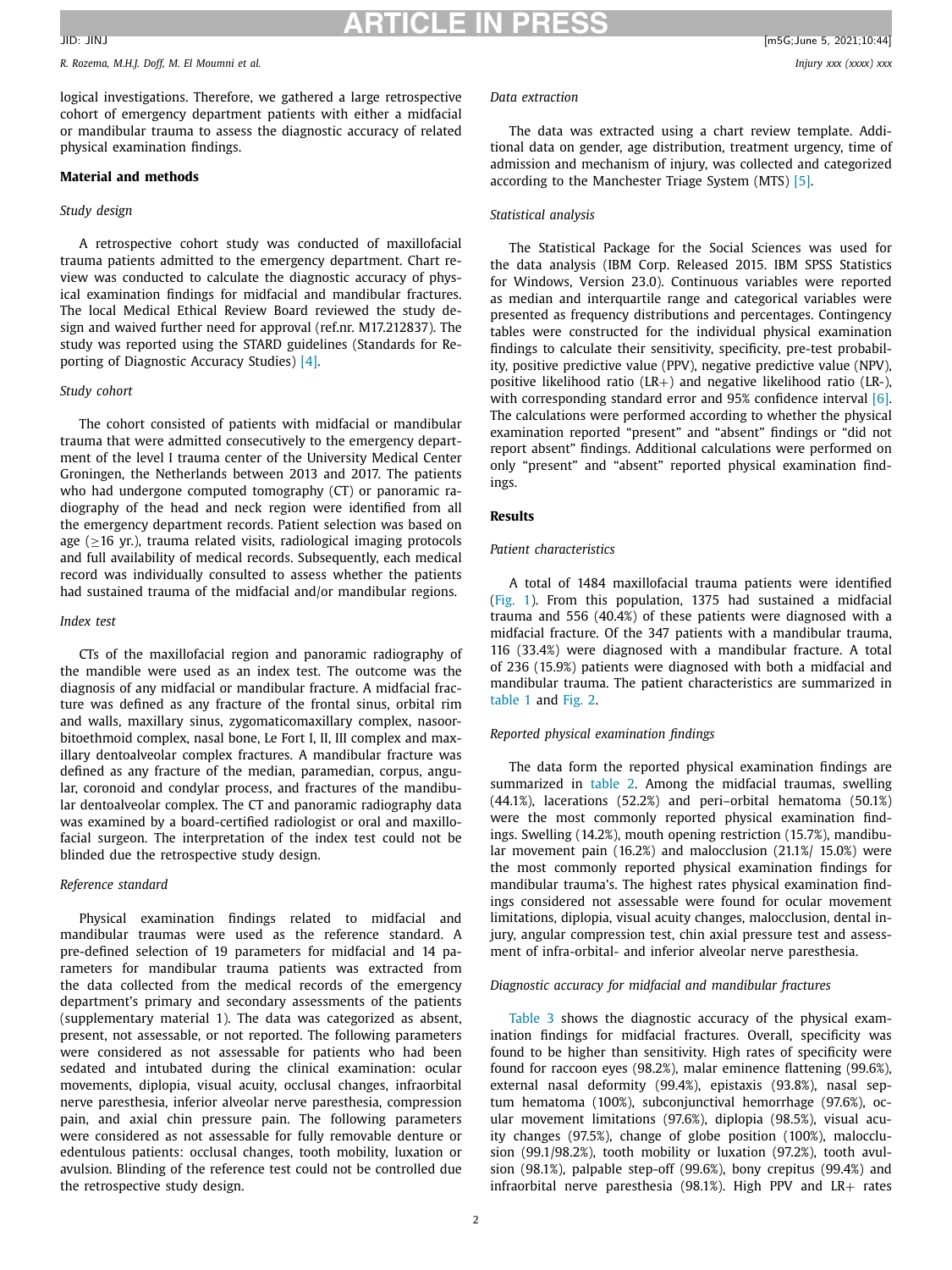<span id="page-2-0"></span>*R. Rozema, M.H.J. Doff, M. El Moumni et al. Injury xxx (xxxx) xxx*



**Fig. 1.** Flowchart of midfacial and mandibular trauma patient identification.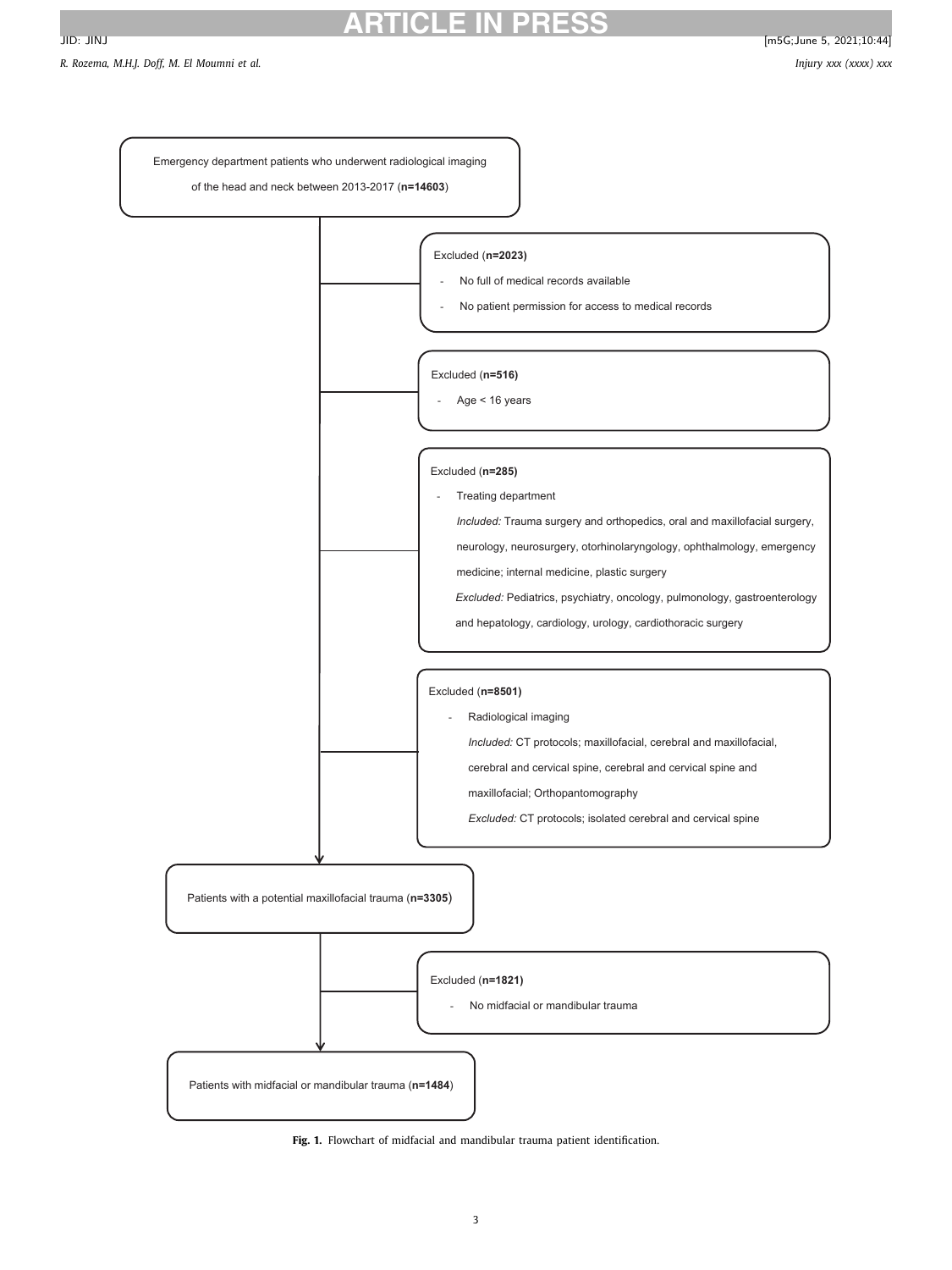# **ARTICLE IN PRESS**

<span id="page-3-0"></span>*R. Rozema, M.H.J. Doff, M. El Moumni et al. Injury xxx (xxxx) xxx*



**Fig. 2.** Patient characteristics.

# **Table 1**

|  | Patient characteristics. |  |  |  |
|--|--------------------------|--|--|--|
|  |                          |  |  |  |

| Total patients (n)                     | 1484        |
|----------------------------------------|-------------|
| Gender distribution (n(%))             |             |
| Male                                   | 1021 (68.8) |
| Female                                 | 463 (31.2)  |
| Age                                    |             |
| Median and interquartile range (years) | 40 (34.75)  |
| Range (years)                          | $16 - 96$   |
| Age distribution $(n(\%))$             |             |
| $16-19$ years                          | 119 (8)     |
| $20-29$ years                          | 424 (28.6)  |
| 30-39 years                            | 184 (12.3)  |
| $40-49$ years                          | 214 (14.4)  |
| $50-59$ years                          | 189 (12.6)  |
| $60-69$ years                          | 152 (10.1)  |
| 70-79 years                            | 107(7.4)    |
| 80-89 years                            | 73 (5.0)    |
| 90-99 years                            | 22(1.4)     |
| Mechanism of injury $(n(x))$           |             |
| At home and private                    | 357 (24.1)  |
| Work related                           | 62(4.2)     |
| Traffic                                | 674 (45.4)  |
| Sports                                 | 73 (4.9)    |
| Violence                               | 234 (15.8)  |
| Other                                  | 66 (4.4)    |
| Not reported or verifiable             | 18(1.2)     |
| MTS urgency triage code (n(%))         |             |
| Blue - Non urgent                      | 4(0.3)      |
| Green - Standard                       | 320 (21.6)  |
| Yellow - Urgent                        | 444 (29.9)  |
| Orange - Very Urgent                   | 467 (31.5)  |
| Red - Immediate                        | 249 (16.8)  |
| Time of admission $(n(x))$             |             |
| Night (00:00-05:59)                    | 403 (27.2)  |
| Morning (06:00-11:59)                  | 263 (17.7)  |
| Afternoon (12:00-17:59)                | 460 (31.0)  |
| Evening (18:00-23:59)                  | 358 (24.1)  |

MTS Manchester Triage System.

were found for malar eminence flattening, external nasal deformity, nasal septum hematoma, change of globe position and palpable step-off.

For mandibular fractures, the diagnostic accuracy of physical examination findings are presented in [table](#page-6-0) 4. High specificity was found for mouth opening restriction (90.2%), auditory canal bleeding (96.1%), malocclusion (90.8%/92.8%), tooth mobility or luxation (94.5%), tooth avulsion (99.1%), intra-oral hematoma (93.8%), angular compression test pain (98.6%), chin axial pressure test pain (99.1%), palpable step-off (99.1%) and inferior alveolar nerve paresthesia (99.5%). A high PPV was found for inferior alveolar nerve paresthesia and a high LR+ was found for angular compression test pain, chin axial pressure test pain and inferior alveolar nerve paresthesia.

The outcomes of the calculations performed on only "absent" and on only "present" reported physical examination findings are given in supplementary [Tables](#page-4-0) 2a and [2b.](#page-4-0) Contingency tables can be found in supplementary material 3.

### **Discussion**

Emergency department patients with head and neck trauma require a systematic assessment of the maxillofacial region. Abnormal physical examination findings are used to assess the injury severity and guide the need for radiological imaging. Emergency department workers need an insight into the diagnostic properties of these findings to identify any patients at risk for midfacial and mandibular fractures. This large retrospective cohort study of 1484 patients calculated the diagnostic accuracy of individual physical examination findings for both midfacial and mandibular fractures. The presented data for a total of 19 and 14 physical examination findings for midfacial and mandibular trauma patients respectively, has not been studied before.

For midfacial fractures, a variety of studies focused on the diagnostic accuracy of physical examination findings. A retrospective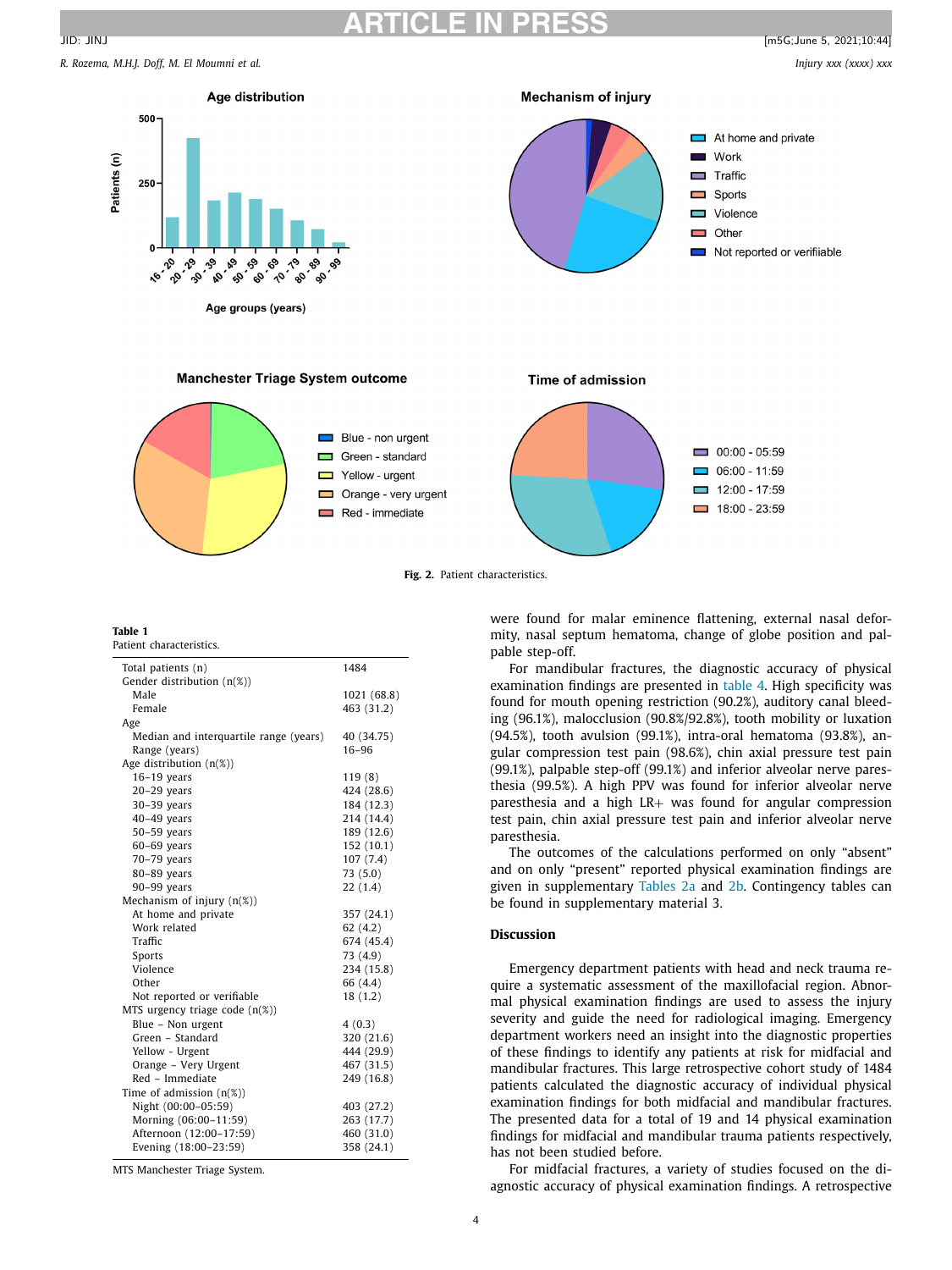### <span id="page-4-0"></span>*R. Rozema, M.H.J. Doff, M. El Moumni et al. Injury xxx (xxxx) xxx*

# **Table 2**

– Reported physical examination findings characteristics.

|                                            |                | Reported data $(n(\%))$ |                     |                 |                |              |
|--------------------------------------------|----------------|-------------------------|---------------------|-----------------|----------------|--------------|
|                                            | Prevalence (%) | No fracture<br>Present  | Fracture<br>Present | Total<br>Absent | Not assessable | Not reported |
| Midface                                    |                |                         |                     |                 |                |              |
| Swelling                                   | 44.1           | 297 (21.6)              | 310 (22.5)          | 70(5.1)         | 0(0)           | 698 (50.8)   |
| Laceration                                 | 52.2           | 431 (31.3)              | 287 (20.9)          | 108(7.9)        | 0(0)           | 549 (39.9)   |
| Peri-orbital hematoma                      | 50.1           | 400 (29.1)              | 289 (21.0)          | 48 (3.5)        | 0(0)           | 638 (46.4)   |
| Raccoon eyes                               | 3.4            | 15(1.1)                 | 32(2.3)             | 21(1.5)         | 0(0)           | 1307 (95.1)  |
| External nasal deformity                   | 3.3            | 5(0.4)                  | 40(2.9)             | 65 (4.7)        | 1(0.1)         | 1264 (91.9)  |
| Malar eminence flattening                  | 4.1            | 3(0.2)                  | 53(3.9)             | 83(6.0)         | 5(0.3)         | 1231 (89.5)  |
| Epistaxis                                  | 12.1           | 51(3.7)                 | 115(8.4)            | 57(4.1)         | 0(0)           | 1152 (83.8)  |
| Nasal septal hematoma                      | 0.2            | 0(0.0)                  | 3(0.2)              | 145(10.5)       | 2(0.1)         | 1225 (89.1)  |
| Subconjunctival hemorrhage                 | 5.6            | 20(1.5)                 | 56 $(4.1)$          | 124(9.0)        | 7(0.5)         | 1168 (84.9)  |
| Ocular movement limitations                | 1.8            | 5(0.4)                  | 19(1.4)             | 557 (40.5)      | 137 (10.0)     | 657 (47.8)   |
| Diplopia                                   | 2.5            | 12(0.9)                 | 22(1.6)             | 321(23.3)       | 129(9.4)       | 891 (64.8)   |
| Visual acuity changes                      | 2.4            | 20(1.5)                 | 12(0.9)             | 245 (17.8)      | 122(8.9)       | 976 (71.0)   |
| Change of globe position                   | 0.3            | 0(0.0)                  | 4(0.3)              | 26(1.9)         | 4(0.3)         | 1341 (97.5)  |
| Malocclusion (solitary midfacial traumas)  | 0.9            | 6(0.5)                  | 5(0.4)              | 213 (18.7)      | 118 (10.4)     | 797 (70.0)   |
| Malocclusion (all midfacial traumas) a     | 2.5            | 14(1.0)                 | 20(1.5)             | 295(21.5)       | 165(12.0)      | 881 (64.1)   |
| Tooth mobility or luxation                 | 4.5            | 23(1.7)                 | 38(2.8)             | 249 (18.1)      | 41(3.0)        | 1024 (74.5)  |
| Tooth avulsion                             | 2.5            | 15(1.1)                 | 19(1.4)             | 261(19.0)       | 41(3.0)        | 1039 (77.3)  |
| Palpable step-off                          | 5.4            | 3(0.2)                  | 71(5.2)             | 314 (22.8)      | 23(1.7)        | 964 (70.1)   |
| Bony crepitus                              | 2.4            | 5(0.4)                  | 27(2.0)             | 84 (6.1)        | 1(0.1)         | 1258 (91.5)  |
| Infraorbital nerve paresthesia             | 5.3            | 15(1.1)                 | 58 (4.2)            | 359(26.1)       | 92 (6.7)       | 851 (61.9)   |
| Mandible                                   |                |                         |                     |                 |                |              |
| Swelling                                   | 14.2           | 26(7.5)                 | 23(6.7)             | 16(4.6)         | 0(0)           | 280 (81.2)   |
| Extra-oral lacerations                     | 34.8           | 70(20.3)                | 50(14.5)            | 18(5.2)         | 0(0)           | 207(60.0)    |
| Mouth opening restriction                  | 15.7           | 22(6.4)                 | 32(9.3)             | 60 (17.4)       | 11(3.2)        | 220(63.8)    |
| Mandibular movement pain                   | 16.2           | 28(8.1)                 | 28(8.1)             | 25(7.2)         | 11(3.2)        | 253 (73.3)   |
| Auditory canal bleeding                    | 4.9            | 9(2.6)                  | 8(2.3)              | 14(4.1)         | 0(0)           | 314 (91.0)   |
| Malocclusion (solitary mandibular traumas) | 21.1           | 6(5.5)                  | 17(15.6)            | 45 (41.3)       | 3(2.8)         | 38 (34.9)    |
| Malocclusion (all mandibular traumas) a    | 15.0           | 15(4.3)                 | 37 (10.7)           | 128(37.1)       | 50(14.5)       | 115 (33.3)   |
| Tooth mobility or luxation                 | 9.0            | 12(3.5)                 | 19(5.5)             | 121(35.1)       | 13(3.8)        | 180 (52.2)   |
| Tooth avulsion                             | 2.6            | 2(0.6)                  | 7(2.0)              | 127 (36.8)      | 13(3.8)        | 196 (56.8)   |
| Intra-oral hematoma                        | 11.5           | 15(4.3)                 | 25(7.2)             | 102(29.6)       | 2(0.6)         | 201 (58.3)   |
| Intra-oral lacerations                     | 13.1           | 24(7.0)                 | 21(6.1)             | 66 (19.1)       | 1(0.3)         | 233(67.5)    |
| Angular compression test pain              | 6.7            | 3(0.9)                  | 20(5.8)             | 59 (4.6)        | 25(7.2)        | 238 (69.0)   |
| Chin axial pressure test pain              | 4.1            | 2(0.6)                  | 12(3.5)             | 42 (12.2)       | 25(7.2)        | 264 (76.5)   |
| Palpable step-off                          | 2.9            | 3(0.9)                  | 7(2.0)              | 41 (11.9)       | 5(1.4)         | 290 (84.1)   |
| Inferior alveolar nerve paresthesia        | 3.2            | 1(0.3)                  | 10(2.9)             | 49 (14.2)       | 25(7.2)        | 260 (75.4)   |

<sup>a</sup> Including patients with both a midfacial and mandibular trauma.

study of 525 maxillofacial trauma patients assessed the diagnostic accuracy of eight physical examination findings [\[1\].](#page-7-0) They found high sensitivity for swelling (81.0%), lacerations (69.3%), any contusion (87.4%) and peri–orbital contusion (74.1%) and high specificity for sensory loss (95.9%), bony step-off or instability (89.6%), malocclusion (92.7%) and tooth absence (97.9%). Within their analysis, no differentiation was made between midfacial and mandibular fractures. Another blinded prospective study of 57 patients found high sensitivity for tenderness (88%) in nasal bone fractures, subconjunctival hemorrhage (76%) associated with orbital floor fractures, and cheek flatness (72%) related to zygomaticomaxillary fractures [\[2\].](#page-7-0) Our study's physical examination findings did not demonstrate high sensitivity. However, we did find a high specificity for raccoon eyes, malar eminence flattening, external nasal deformity, epistaxis, nasal septum hematoma, subconjunctival hemorrhage, ocular movement limitations, diplopia, visual acuity changes, change of globe position, malocclusion, tooth mobility or luxation, tooth avulsion, palpable step-off, bony crepitus and infra-orbital nerve paresthesia. Any findings that do not appear abnormal seem particularly useful for excluding midfacial fractures. Malar eminence flattening, external nasal deformity, nasal septum hematoma, change of globe position and palpable step-off resulted in a high PPV and  $LR+$ . The  $LR+$  for nasal septum hematoma and change of globe position was infinite and thus pathognomonic. As these physical examination findings strongly suggest the presence of a midfacial fracture, radiological imaging should be strongly considered.

Publications of the diagnostic accuracy of mandibular fracture related physical examination findings are limited. A prospective study of 119 patients found a high specificity for malocclusion (96%), facial asymmetry (96%), crepitus (96%) and sublingual hematoma (96%) [\[3\].](#page-7-0) Furthermore, they noted a high PPV and NPV for malocclusion (92%/87%) and facial asymmetry (88%/76%). The authors also assessed the so called tongue blade test, resulting in a sensitivity of 95% and a NPV of 96%. They stated this test is useful for excluding mandibular fractures. Other studies corroborated this statement [\[7,8\]](#page-7-0). However, in their study, the authors used conventional radiography as an index test. As far as we know, our present study provides the diagnostic accuracy of mandibular fractures related to physical examination findings that have not been published before. We find high specificity for mouth opening restriction, auditory canal bleeding, malocclusion, tooth mobility or luxation, tooth avulsion, intra-oral hematoma, angular compression test pain, chin axial pressure test pain, palpable step-off and inferior alveolar nerve paresthesia. Furthermore, a high PPV and LR+ was found for angular compression test pain, chin axial pressure test pain and inferior alveolar nerve paresthesia. These results emphasize that both extra and intra-oral assessments should be part of the standardized assessment of mandibular trauma patients. The intra-oral assessment should include evaluation of occlusal changes, dental injury, gingival or mucosal lacerations and musical or sublingual hematoma.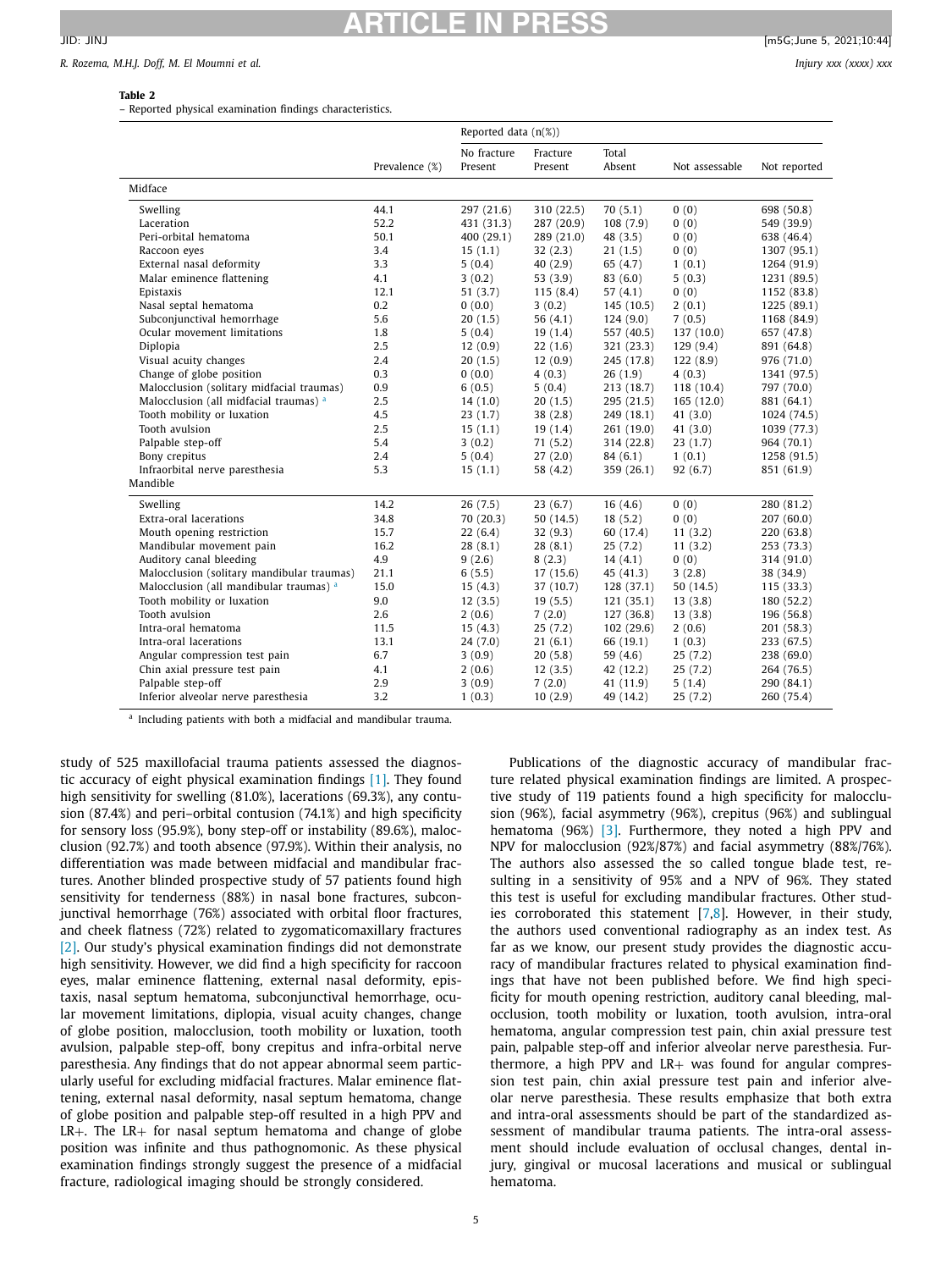<span id="page-5-0"></span>

| Table 3                                                                        |  |  |  |
|--------------------------------------------------------------------------------|--|--|--|
| Diagnostic accuracy of physical examination findings for midfacial fractures * |  |  |  |

|                                           | Sens. (CI)          | Spec. (CI)          | Pr (CI)             | PPV (CI)              | NPV (CI)            | $LR+$ (CI)         | $LR-$ (CI)     |
|-------------------------------------------|---------------------|---------------------|---------------------|-----------------------|---------------------|--------------------|----------------|
| Extra-oral assessment                     |                     |                     |                     |                       |                     |                    |                |
| Swelling                                  | 55.8 (51.6-59.8)    | $63.7(60.4 - 67.0)$ | 40.4 (37.9-43.1)    | $51.1(47.1 - 55.0)$   | 68.0 (64.6-71.2)    | $1.5(1.4-1.7)$     | $0.7(0.6-0.8)$ |
| Laceration                                | 51.6 (47.5-55.7)    | 47.4 (44.0-50.8)    | 40.4 (37.9-43.1)    | $40.0(36.5-43.6)$     | 59.1 (55.3-62.8)    | $1.0(0.9-1.1)$     | $1.0(0.9-1.1)$ |
| Periorbital hematoma                      | $52.0(47.8 - 56.1)$ | 51.2 (47.7-54.6)    | 40.4 (37.9-43.1)    | 41.9 (38.3-45.7)      | $61.1(57.4 - 64.7)$ | $1.1(1.0-1.2)$     | $0.9(0.8-1.0)$ |
| Raccoon eyes                              | $5.8(4.1-8.0)$      | 98.2 (97.0-98.9)    | 40.4 (37.9-43.1)    | 68.1 (53.8-79.6)      | $60.5(57.9-63.1)$   | $3.1(1.7-5.7)$     | $1.0(0.9-1.0)$ |
| Malar eminence flattening                 | $9.6(7.4-12.4)$     | 99.6 (98.9-99.9)    | $40.2(37.7 - 42.8)$ | 94.6 (85.4-98.2)      | $62.1(59.4-64.7)$   | $26.3(8.2 - 83.6)$ | $0.9(0.9-0.9)$ |
| Nasal assessment                          |                     |                     |                     |                       |                     |                    |                |
| External nasal deformity                  | $7.2(5.3-9.6)$      | 99.4 (98.6-99.7)    | 40.5 (37.9-43.1)    | 88.9 (76.5-95.2)      | $61.2(58.5 - 63.8)$ | $11.8(4.7-29.6)$   | $0.9(0.9-1.0)$ |
| Epistaxis                                 | 20.7 (17.5-24.2)    | 93.8 (91.9-95.2)    | 40.4 (37.9-43.1)    | 69.3 (61.9-75.8)      | $63.5(60.8 - 66.2)$ | $3.3(2.4-4.5)$     | $0.8(0.8-0.9)$ |
| Nasal septum hematoma                     | $0.5(0.2-1.6)$      | $100.0(99.5-100.0)$ | $40.3(37.8-43.0)$   | $100.0(43.8 - 100.0)$ | 59.8 (57.2-62.3)    | $\infty$           | $1.0(1.0-1.0)$ |
| Ocular assessment                         |                     |                     |                     |                       |                     |                    |                |
| Subconjunctival hemorrhage                | $10.2(7.9-13.0)$    | 97.6 (96.3-98.4)    | $40.2(37.6-42.8)$   | 73.7 (62.8-82.3)      | $61.8(59.1 - 64.4)$ | $4.2(2.5-6.9)$     | $0.9(0.9-0.9)$ |
| Ocular movement limitations               | $4.2(2.7-6.5)$      | 99.4 (98.5-99.7)    | 36.6 (34.0-39.3)    | 79.2 (59.5-90.8)      | 64.3 (61.5-66.9)    | $6.6(2.5-17.5)$    | $1.0(0.9-1.0)$ |
| Diplopia                                  | $4.8(3.2 - 7.2)$    | 98.5 (97.4-99.1)    | 36.8 (34.2-39.6)    | 64.7 (47.9-78.5)      | $63.9(61.2 - 66.6)$ | $3.1(1.6-6.3)$     | $1.0(0.9-1.0)$ |
| Visual acuity changes                     | $2.6(1.5-4.5)$      | 97.5 (96.1-98.4)    | 37.0 (34.4-39.7)    | 37.5 (22.9-54.7)      | $63.0(60.2-65.6)$   | $1.0(0.5-2.1)$     | $1.0(1.0-1.0)$ |
| Change of globe position                  | $0.7(0.3-1.8)$      | $100.0(99.5-100.0)$ | $40.3(37.8-43.0)$   | $100.0(51.0-100.0)$   | 59.8 (57.2-62.4)    | $\infty$           | $1.0(1.0-1.0)$ |
| Intra-oral assessment                     |                     |                     |                     |                       |                     |                    |                |
| Malocclusion (solitary midfacial traumas) | $1.5(0.6-3.5)$      | 99.1 (98.1-99.6)    | 32.7 (29.9-35.7)    | 45.5 (21.3-72.0)      | 67.4 (64.5-70.2)    | $1.7(0.5-5.6)$     | $1.0(1.0-1.0)$ |
| Malocclusion (all midfacial traumas)      | $4.6(3.0 - 7.0)$    | 98.2 (97.0-98.9)    | 36.1 (33.5-38.9)    | 58.8 (42.2-73.6)      | 64.5 (61.8-67.2)    | $2.5(1.3-5.0)$     | $1.0(1.0-1.0)$ |
| Tooth mobility or luxation                | $7.2(5.3-9.8)$      | 97.2 (95.8-98.1)    | 39.4 (36.8-42.0)    | 62.3 (49.7-73.4)      | $61.7(59.0 - 64.4)$ | $2.5(1.5-4.2)$     | $1.0(0.9-1.0)$ |
| Tooth avulsion                            | $3.6(2.3-5.6)$      | 98.1 (97.0-98.9)    | 39.4 (36.8-42.0)    | 55.9 (39.5-71.1)      | $61.1(58.4 - 63.7)$ | $2.0(1.0-3.8)$     | $1.0(1.0-1.0)$ |
| Palpation                                 |                     |                     |                     |                       |                     |                    |                |
| Palpable step-off                         | $13.2(10.6-16.3)$   | 99.6 (98.9-99.9)    | 39.9 (37.3-42.5)    | 95.9 (88.7-98.6)      | $63.4(60.7-66.0)$   | 35.7 (11.3-112.8)  | $0.9(0.8-0.9)$ |
| Bony crepitus                             | $4.9(3.4 - 7.0)$    | 99.4 (98.6-99.7)    | 40.4 (37.8-43.0)    | 84.4 (68.2-93.1)      | $60.7(58.0 - 63.2)$ | $8.0(3.1 - 20.6)$  | $1.0(0.9-1.0)$ |
| Infraorbital nerve paresthesia            | $11.9(9.3-15.0)$    | 98.1 (96.9-98.9)    | 38.1 (35.5-40.8)    | 79.5 (68.8-87.1)      | 64.4 (61.6-67.0)    | $6.3(3.6-11.0)$    | $0.9(0.9-0.9)$ |

Abbreviations: Sens. sensitivity, spec. specificity, Pr Pre-test probability, PPV positive predictive value, NPV negative predictive value, LR+ positive likelihood ratio, LR- negative likelihood ratio.<br>\* Calculations were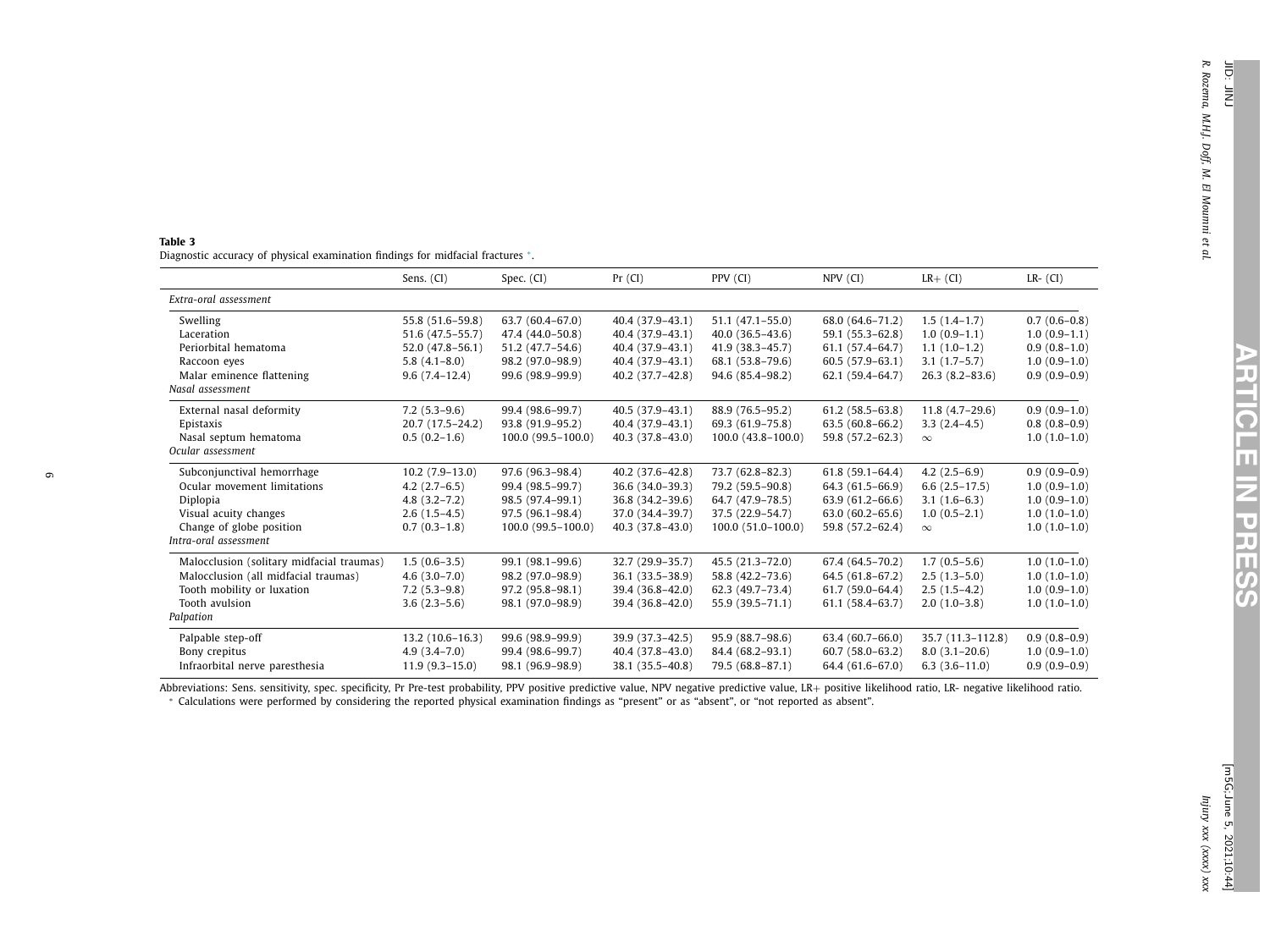**ARTICLE**

**IZ** 

**PRESS**

### <span id="page-6-0"></span>**Table 4**

– Diagnostic accuracy of physical examination findings for mandibular fractures <sup>∗</sup>.

|                                           | Sens.               | Spec.               | Pr                  | <b>PPV</b>          | <b>NPV</b>          | $LR+$               | LR-            |
|-------------------------------------------|---------------------|---------------------|---------------------|---------------------|---------------------|---------------------|----------------|
| Extra-oral assessment                     |                     |                     |                     |                     |                     |                     |                |
| Swelling                                  | 19.8 (13.6-28.0)    | 88.6 (83.9-92.1)    | 33.6 (28.8-38.8)    | 46.9 (33.7-60.6)    | 68.6 (63.1-73.6)    | $1.7(1.0-2.9)$      | $0.9(0.8-1.0)$ |
| Laceration                                | 43.1 (34.5-52.2)    | 69.4 (63.2-75.0)    | 33.6 (28.8-38.8)    | $41.7(33.2 - 50.6)$ | 70.7 (64.4-76.2)    | $1.4(1.1-1.9)$      | $0.8(0.7-1.0)$ |
| Mouth opening restriction                 | 29.4 (21.6-38.5)    | $90.2(85.6-93.5)$   | 32.6 (27.8-37.8)    | 59.3 (46.0-71.3)    | 72.5 (67.0-77.4)    | $3.0(1.8-4.9)$      | $0.8(0.7-0.9)$ |
| Mandibular movement pain                  | 25.7 (18.4-34.6)    | 87.6 (82.6-91.2)    | 32.6 (27.8-37.8)    | $50.0(37.3-62.7)$   | $70.9(65.3 - 75.9)$ | $2.1(1.3-3.3)$      | $0.8(0.8-1.0)$ |
| Auditory canal bleeding                   | $6.9(3.5-13.0)$     | 96.1 (92.7-97.9)    | 33.6 (28.8-38.8)    | $47.1(26.2-69.0)$   | $67.1(61.8 - 71.9)$ | $1.8(0.7-4.4)$      | $1.0(0.9-1.0)$ |
| Intra-oral assessment                     |                     |                     |                     |                     |                     |                     |                |
| Malocclusion (solitary mandibular trauma) | $41.5(27.8 - 56.6)$ | $90.8(81.3 - 95.7)$ | 38.7 (30.0-48.2)    | 73.9 (53.5-87.5)    | 71.1 (60.6-79.7)    | $4.5(1.9-10.5)$     | $0.6(0.5-0.8)$ |
| Malocclusion (all patients)               | $42.5(32.7-53.0)$   | $92.8(88.4 - 95.6)$ | 29.5 (24.6-34.9)    | 71.2 (57.7-81.7)    | 79.4 (73.9-84.0)    | $5.9(3.4-10.2)$     | $0.6(0.5-0.7)$ |
| Tooth mobility or luxation                | $16.8(11.0-24.8)$   | 94.5 (90.7-96.8)    | 34.0 (29.1-39.3)    | $61.3(43.8 - 76.3)$ | 68.8 (63.3-73.7)    | $3.1(1.5-6.1)$      | $0.9(0.8-1.0)$ |
| Tooth avulsion                            | $6.2(3.0-12.2)$     | 99.1 (96.7-99.7)    | 34.0 (29.1-39.3)    | 77.8 (45.3-93.7)    | 67.2 (61.9-72.1)    | $6.8(1.4-32.1)$     | $0.9(0.9-1.0)$ |
| Hematoma                                  | $21.9(15.3 - 30.4)$ | 93.4 (89.5-96.0)    | 33.2 (28.5-38.4)    | $62.5(47.0-75.8)$   | $70.6(65.3 - 75.5)$ | $3.3(1.8-6.1)$      | $0.8(0.8-0.9)$ |
| Laceration                                | 18.3 (12.3-26.3)    | 89.5 (84.9-92.9)    | 33.4 (28.7-38.6)    | 46.7 (32.9-60.9)    | 68.6 (63.1-73.6)    | $1.7(1.0-3.0)$      | $0.9(0.8-1.0)$ |
| Palpation                                 |                     |                     |                     |                     |                     |                     |                |
| Angular compression test pain             | 19.8 (13.2-28.6)    | 98.6 (96.1-99.5)    | $31.6(26.7 - 36.8)$ | 87.0 (67.9-95.5)    | 72.7 (67.4-77.5)    | $14.5(4.4 - 47.5)$  | $0.8(0.7-0.9)$ |
| Chin axial pressure test pain             | $11.9(6.9-19.6)$    | 99.1 (96.7-99.7)    | 31.6 (26.7-36.8)    | 85.7 (60.1-96.0)    | 70.9 (65.6-75.7)    | $13.0(3.0-57.1)$    | $0.9(0.8-1.0)$ |
| Palpable step-off                         | $6.1(3.0-12.1)$     | 99.1 (96.8-99.8)    | 33.5 (28.7-38.7)    | 77.8 (45.3-93.7)    | $67.7(62.5 - 72.5)$ | $6.9(1.5-32.9)$     | $0.9(0.9-1.0)$ |
| Inferior alveolar nerve paresthesia       | $9.9(5.5 - 17.3)$   | 99.5 (97.5-99.9)    | $31.6(26.7 - 36.8)$ | $90.9(62.3 - 98.4)$ | 70.6 (65.2-75.4)    | $21.7(2.8 - 167.1)$ | $0.9(0.8-1.0)$ |

Abbreviations Sens. sensitivity, spec. specificity, Pr Pre-test probability, PPV positive predictive value, NPV negative predictive value, LR+ positive likelihood ratio, LR- negative likelihood ratio.<br>\* Calculations were p

 $\overline{\phantom{0}}$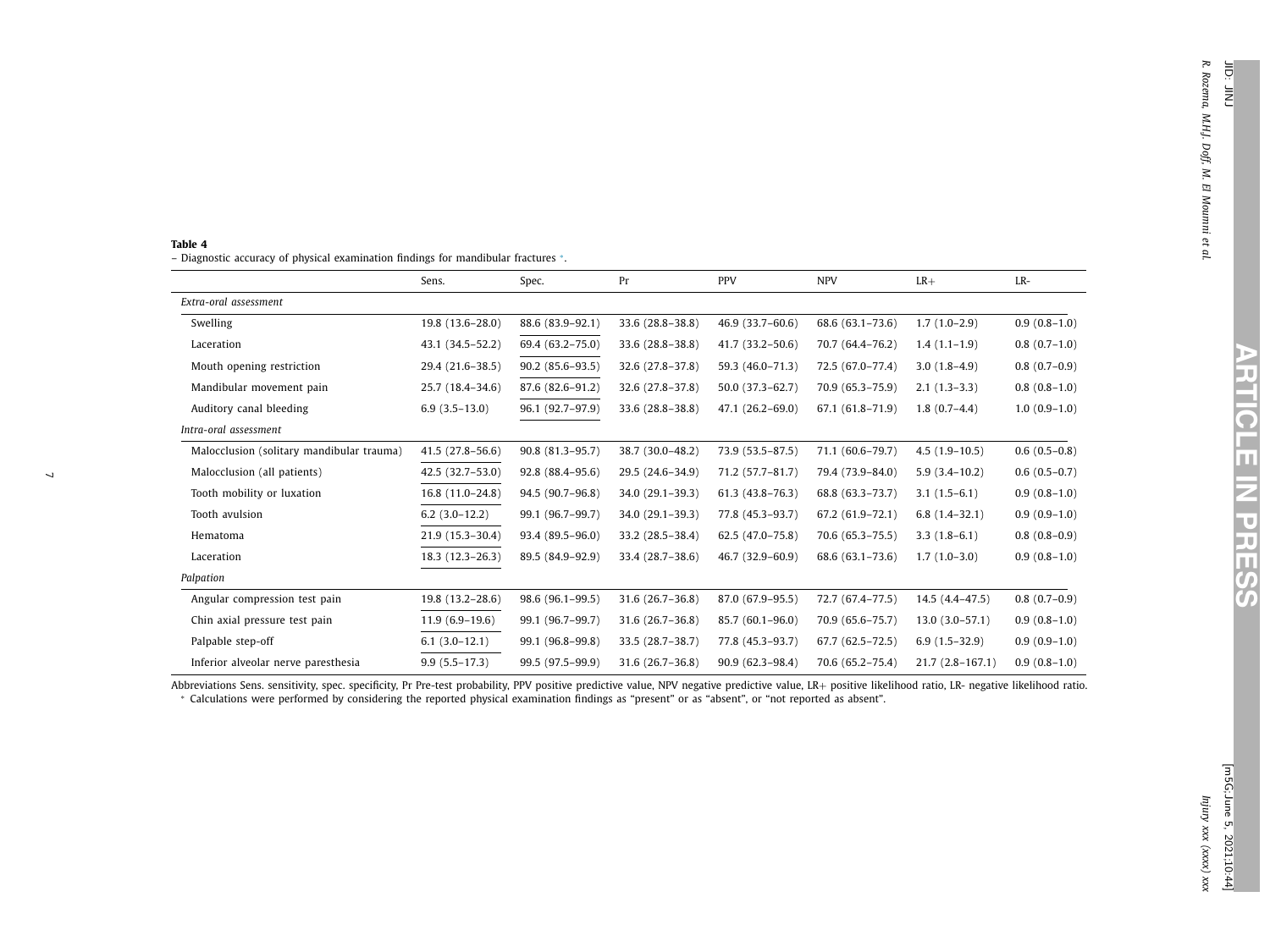<span id="page-7-0"></span>*R. Rozema, M.H.J. Doff, M. El Moumni et al. Injury xxx (xxxx) xxx*

Although oral and maxillofacial surgeons are trained to specifically assess midfacial and mandibular trauma patients, one should realize that the primary assessment is mostly performed by either emergency physician and specialized trauma surgeons. Furthermore, primary care physicians, such as general practitioners and dentists, are also faced with these patients and requested to provide adequate diagnostic management in the absence of immediate availability of radiological imaging. For that reason, the diagnostic accuracy of physical examination findings found in this study can be used for the initial management for these patients. Especially findings that produced a PPV and  $LR+$  may aid in identifying patients who have a high risk of a fracture and, subsequently, should be referred for radiological imaging or additional assessment by an oral and maxillofacial surgeon. Above all, our data emphasizes the need to standardize the physical examination for each maxillofacial trauma patient. Other authors suggested the use of a structured record keeping tool to improve documentation [9]. In our study, we chose a stratification between extra- and intraoral assessment, nasal, ocular, and palpation related parameters, which is a feasible structure for the routine assessment of midfacial and mandibular trauma patients. Despite the findings found during the physical examination, interpretation should always be conducted in relation to the patient's history, mechanism of injury and trauma severity.

In our study, diagnostic accuracy calculations were performed for individual physical examination findings. However, decision making in the emergency department is the result of a multitude of abnormal physical examination findings. Although our study was conducted to assess individual physical examination findings, other studies proposed a combination of findings as a decisional instrument. Authors from the university of Wisconsin provided the eponymous criteria by manually assembling five findings including bony step-off or instability, malocclusion, tooth absence, periorbital swelling or contusion and a Glasgow Coma Scale score of less than 14 resulting in a sensitivity of 98.2% [1]. Although internal validation resulted in a sensitivity of 97.4%, the attempt to validate the instrument externally, with a sensitivity of 81%, was unsuccessful [10[,11\]](#page-8-0). These Wisconsin criteria were compared to the results of a blinded prospective study of 57 patients using grouped physical examination findings for area specific fractures. Sensitivities of 89%, 92%, 88% and 100% were found for zygomaticomaxillary, orbital floor, nose and mandible fractures respectively. Another study proposed a decisional instrument for displaced zygomaticomaxillary fractures, combing palpable step-off, subconjunctival hemorrhage, infraorbital nerve paresthesia and palpable emphysema, re-sulting in a sensitivity of 100% and a specificity of 72.6% [\[12\].](#page-8-0) In contrast to our study, they chose a specific fracture type as an outcome. However, from a clinical perspective, emergency department workers are blinded to a broad spectrum of potential midfacial and mandibular fractures as outcomes. Therefore, we believe that the physical examination of the midfacial and mandibular regions should be done separately since specific physical examination findings are associated with fractures in these regions. All things considered, there is need for a well validated and reproducible decision instrument that is generalizable for different institutions. Data from the current study and previous studies should be used for the conceptualization of a prospective multicenter study to produce a clinical decision aid consisting of standardized physical examination parameters.

The above was the main limitation of the present study, due the inability to standardize the physical examination. A common phenomenon of retrospectively designed studies is that the data is exposed to bias due to uncontrolled variables, inconsistency of data accumulation and missing data. We noted that the outcomes of physical examination findings are not systematically reported, resulting in high rates of missing data. Although, multiple imputation with chained equations is suggested for such situations, these statistical models are not usable with a high degree of missing data [\[13\].](#page-8-0) Consequently, the diagnostic accuracy was also calculated for only "absent" and "present" reported physical examination findings, resulting in higher sensitivity and lower specificity outcomes. Using this approach, we provide an appropriate representation of the range of diagnostic accuracy for each physical examination finding. Another limitation of our study was that only patients were included which received CT or panoramic radiography. In these patients, physical examination findings are more likely to be present. Therefore, future research should include a reference standard for each patient, regardless the likelihood of a maxillofacial fracture.

In conclusion, the diagnostic accuracy of individual physical examination findings was calculated for both midfacial and mandibular fractures. The identified relevant findings are suitable as 'a priori' knowledge for emergency department physicians for the assessment of midfacial and mandibular trauma patients. Prospective multicenter data is needed to contribute towards the standardization of the physical examination and the consecutive construction of a validated clinical decision aid.

### **Funding**

None.

### **Ethical approval**

The local Medical Ethical Review Board reviewed the study design and waived further need for approval (ref.nr. M17.212837).

### **Patient consent**

Not applicable for this study.

### **Declaration of Competing Interest**

The authors declare that they have no conflict of interest.

### **Supplementary materials**

Supplementary material associated with this article can be found, in the online version, at [doi:10.1016/j.injury.2021.05.037.](https://doi.org/10.1016/j.injury.2021.05.037)

### **References**

- [1] Sitzman TJ, Hanson SE, Alsheik NH, Gentry LR, Doyle JF, Gutowski KA. Clinical criteria for obtaining maxillofacial computed tomographic scans in trauma patients. Plast Reconstr Surg 2011;127:1270–8. doi:10.1097/PRS. [0b013e3182043ad8.](https://doi.org/10.1097/PRS.0b013e3182043ad8)
- [2] [Timashpolsky](http://refhub.elsevier.com/S0020-1383(21)00487-3/sbref0002) A, [Dagum](http://refhub.elsevier.com/S0020-1383(21)00487-3/sbref0002) AB, [Sayeed](http://refhub.elsevier.com/S0020-1383(21)00487-3/sbref0002) SM, [Romeiser](http://refhub.elsevier.com/S0020-1383(21)00487-3/sbref0002) JL, [Rosenfeld](http://refhub.elsevier.com/S0020-1383(21)00487-3/sbref0002) EA, Conkling N. A prospective analysis of physical examination findings in the diagnosis of facial fractures: determining predictive value. Plast Surg (Oakville, Ont) [2016;24:73–9.](http://refhub.elsevier.com/S0020-1383(21)00487-3/sbref0002)
- [3] [Schwab](http://refhub.elsevier.com/S0020-1383(21)00487-3/sbref0003) R a, [Genners](http://refhub.elsevier.com/S0020-1383(21)00487-3/sbref0003) K, [Robinson](http://refhub.elsevier.com/S0020-1383(21)00487-3/sbref0003) W a. Clinical predictors of mandibular fractures. Am J Emerg Med [1998;16:304–5.](http://refhub.elsevier.com/S0020-1383(21)00487-3/sbref0003)
- [4] Bossuyt PM, Reitsma JB, Bruns DE, Bruns DE, Glasziou PP, Irwig L, et al. STARD 2015: an updated list of essential items for reporting diagnostic accuracy studies1. Radiology 2015;277:826–32. doi[:10.1148/radiol.2015151516.](https://doi.org/10.1148/radiol.2015151516)
- [5] Mackway-Jones K, Marsden J, Windle J. Emergency triage. Chichester, UK: John Wiley & Sons Ltd; 2013. doi[:101002/9781118299029.](https://doi.org/101002/9781118299029)
- [6] Wilson EB. Probable Inference, the Law of Succession, and Statistical Inference. J Am Stat Assoc 1927;22:209. doi[:10.2307/2276774.](https://doi.org/10.2307/2276774)
- [7] Alonso LL, Purcell TB. Accuracy of the tongue blade test in patients with suspected mandibular fracture. J Emerg Med 1995;13:297–304. doi:10.1016/ [0736-4679\(95\)00006-V.](https://doi.org/10.1016/0736-4679(95)00006-V)
- [8] Caputo ND, Raja A, Shields C, Menke N. *Re*-evaluating the diagnostic accuracy of the tongue blade test: still useful as a screening tool for mandibular fractures? J Emerg Med 2013;45:8–12. doi[:10.1016/j.jemermed.2012.11.078.](https://doi.org/10.1016/j.jemermed.2012.11.078)
- [9] Haworth S, Bates AS, Beech A, Knepil G. Quality improvement in documentation for patients with suspected facial fractures: use of a structured record keeping tool. Emerg Med J 2016;33:268–72. doi:10.1136/ [emermed-2015-205141.](https://doi.org/10.1136/emermed-2015-205141)